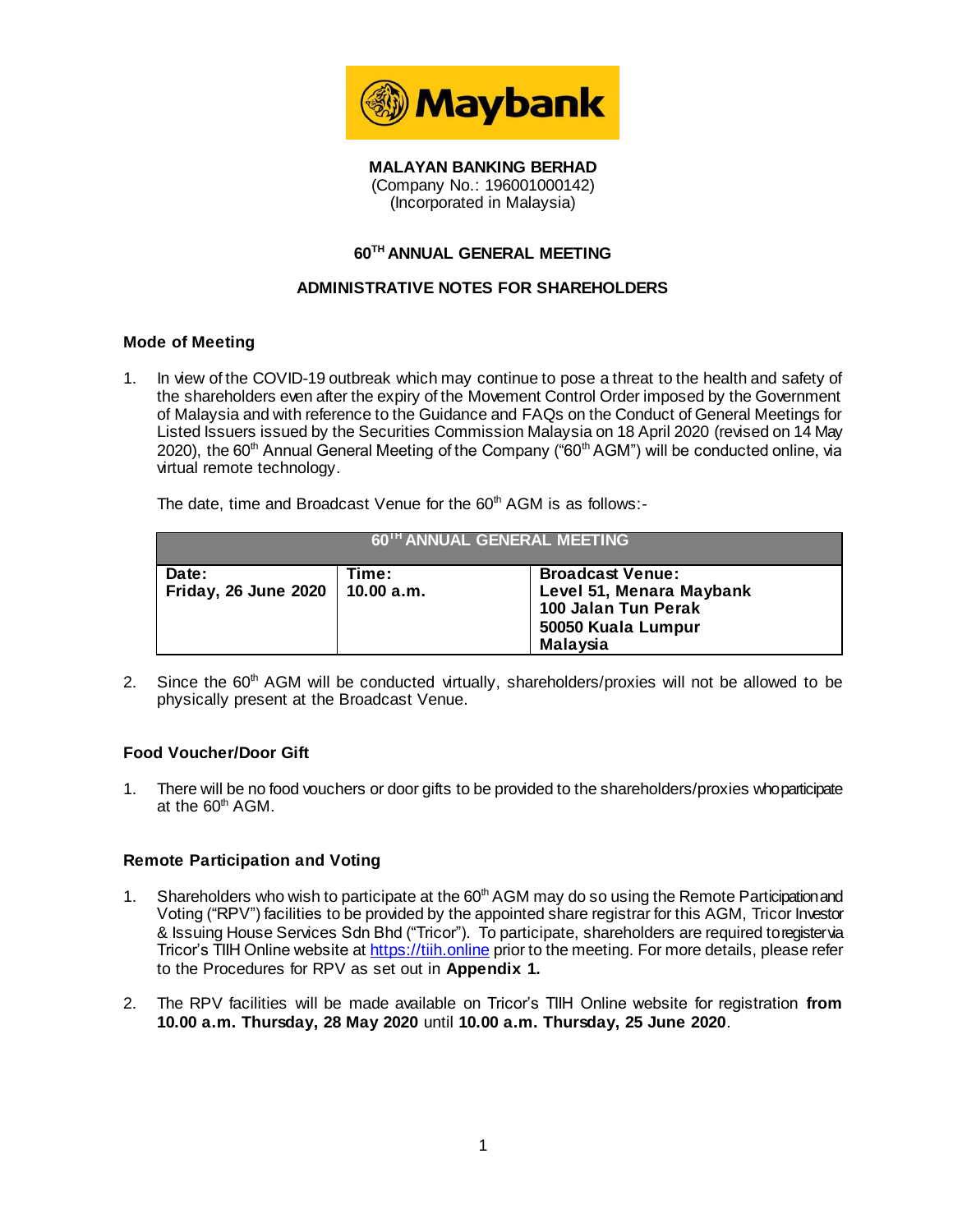## **Entitlement to Participate and Vote**

- 1. Only shareholders whose names appear on the General Meeting Record of Depositors ("General Meeting ROD") as at 15 June 2020 shall be eligible to participate at the  $60<sup>th</sup>$  AGM. If a shareholder is unable to participate at the said meeting, he/she may appoint proxy/proxies to participate and vote on his/her behalf. If a shareholder wishes to participate at the said meeting, he/she must not submit any Proxy Form. A shareholder will not be allowed to participate at the meeting if his/her proxy/proxies has/have been registered to participate at the meeting.
- 2. If a shareholder is unable to participate at the  $60<sup>th</sup>$  AGM, he/she may also appoint the Chairman of the meeting as his/her proxy and indicate the voting instructions in the Proxy Form.

## **Proxy Form**

- 1. The appointment of proxy may be submitted in hard copy form or electronically via TIIH Online website at https://tiih.online. The hard copy of Proxy Form must be deposited at the office of Tricor at Unit 32-01, Level 32, Tower A, Vertical Business Suite, Avenue 3, Bangsar South, No. 8, Jalan Kerinchi, 59200 Kuala Lumpur, Malaysia or its Customer Service Centre at Unit G-3, Ground Floor, Vertical Podium, Avenue 3, Bangsar South, No. 8, Jalan Kerinchi, 59200 Kuala Lumpur, Malaysia. If shareholders wish to submit their Proxy Form electronically, please refer to the Procedures for Electronic Lodgement of Proxy Form as set out in **Appendix 2**.
- 2. All Proxy Forms must be deposited with Tricor **no later than 10.00 a.m. Thursday, 25 June 2020.**
- 3. Corporate representatives of corporate shareholders must deposit their original certificate of appointment of corporate representative with Tricor **no later than 10.00 a.m. Thursday, 25 June 2020** in order for them to participate at the 60<sup>th</sup> AGM.
- 4. Attorneys appointed via power of attorney are required to deposit their power of attorney with Tricor **no later than 10.00 a.m. Thursday, 25 June 2020** in order for them to participate at the 60<sup>th</sup> AGM.
- 5. Shareholders who have appointed proxy/proxies or attorney or authorised representative to participate and vote at the 60<sup>th</sup> AGM must request their proxy/proxies or attorney or authorised representative to register themselves for RPV via TIIH Online website [at https://tiih.onli](https://tiih.online/)ne.

#### **Submission of Questions**

- 1. If shareholders have any question for the Chairman/Board/Management, they may use the query box facility to submit their questions during the meeting. Subject to time constraint, the Chairman/Board/Management will address the relevant questions during the Questions and Answers session.
- 2. Shareholders may also submit their questions before the meeting via Tricor's TIIH Online website at [https://tiih.online](https://tiih.online/). Shareholders may select "e-Services" to login, pose and submit their questions electronically. If shareholders have any questions, please submit them **no later than 10.00 a.m. Thursday, 25 June 2020**.
- 3. We will endeavour to respond to relevant questions during the meeting or by email after the meeting.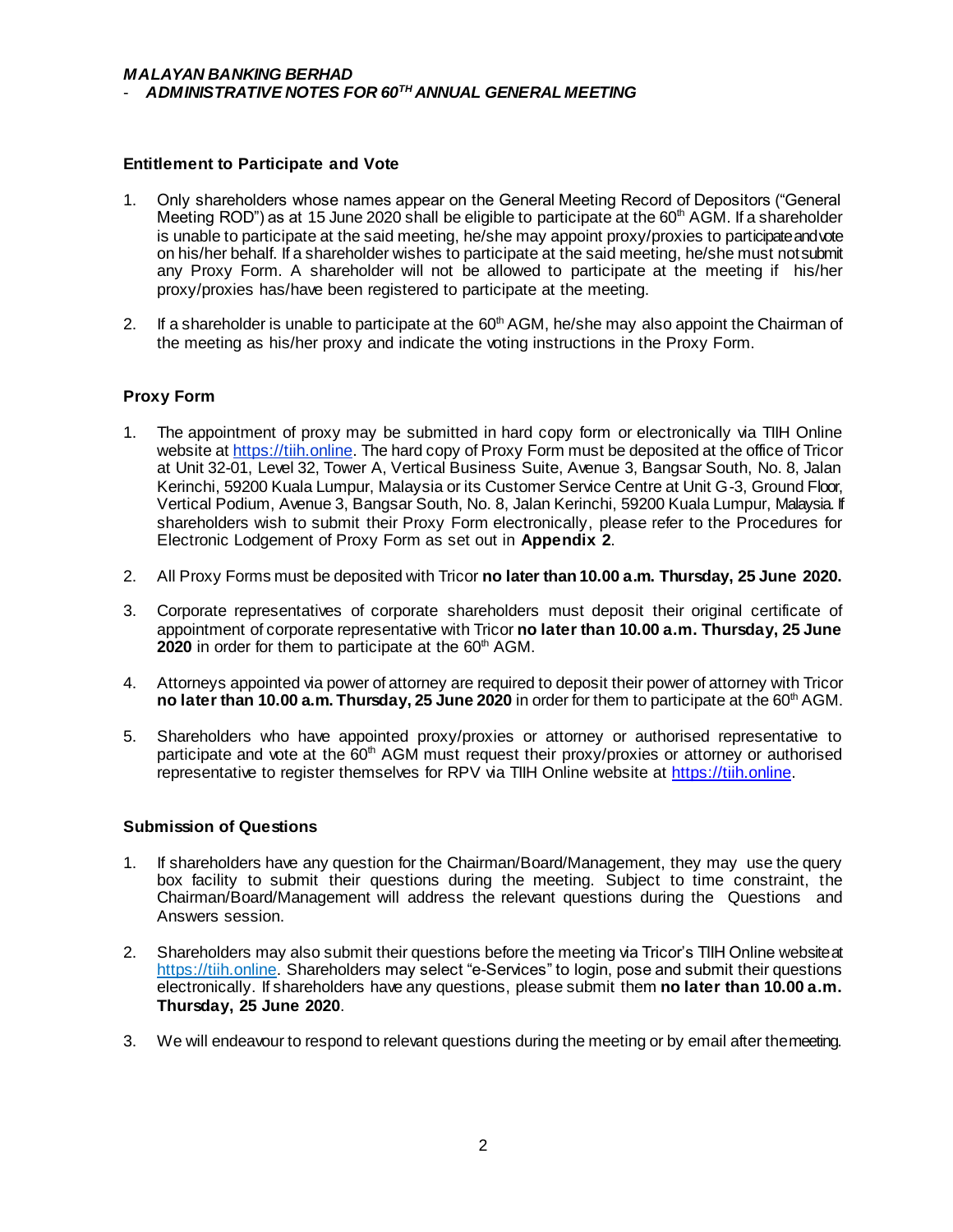### *MALAYAN BANKING BERHAD* - *ADMINISTRATIVE NOTES FOR 60TH ANNUAL GENERAL MEETING*

## **Poll Voting**

- 1. The voting at the 60<sup>th</sup> AGM will be conducted by poll in accordance with Paragraph 8.29A(1) of the Main Market Listing Requirements of Bursa Malaysia Securities Berhad. The Company has appointed Tricor as the Poll Administrator to conduct the poll by way of electronic voting and Deloitte Risk Advisory Sdn Bhd as the Scrutineers to verify the poll results.
- 2. Shareholders/proxies/corporate representatives/attorneys may proceed to vote on the resolutions from the commencement of the 60<sup>th</sup> AGM at **10.00 a.m. on Friday, 26 June 2020** until the end of the voting session which will be announced by the Chairman of the meeting. Please refer to the Procedures for RPV as set out in **Appendix 1** for guidance on how to vote remotely via Tricor's TIIH Online website a[t https://tiih.online](https://tiih.online/). Upon completion of the voting session, the Scrutineers will verify and announce the poll results followed by the Chairman's declaration whether the resolutions are duly passed.

## **Enquiry**

If shareholders have any enquiries prior to the meeting, please contact the following persons during office hours from Mondays to Fridays from 8.30 a.m. to 5.30 p.m. (except for public holidays):

### **Tricor Investor & Issuing House Services Sdn. Bhd.**

| :+603-2783 9299                                                              |
|------------------------------------------------------------------------------|
| :+603-2783 9222                                                              |
| $\therefore$ is enquiry @my.tricorglobal.com                                 |
| :En. Sazali Husin<br>+603-2783 9280 (Sazali@my.tricorglobal.com)             |
| Mr Eric Low<br>+603-2783 9267 ( <i>Eric.Low@my.tricorglobal.com</i> )        |
| Mr Cheng Kang Shaun<br>+603-2783 9241 (Kang.Shaun.Cheng@my.tricorglobal.com) |
|                                                                              |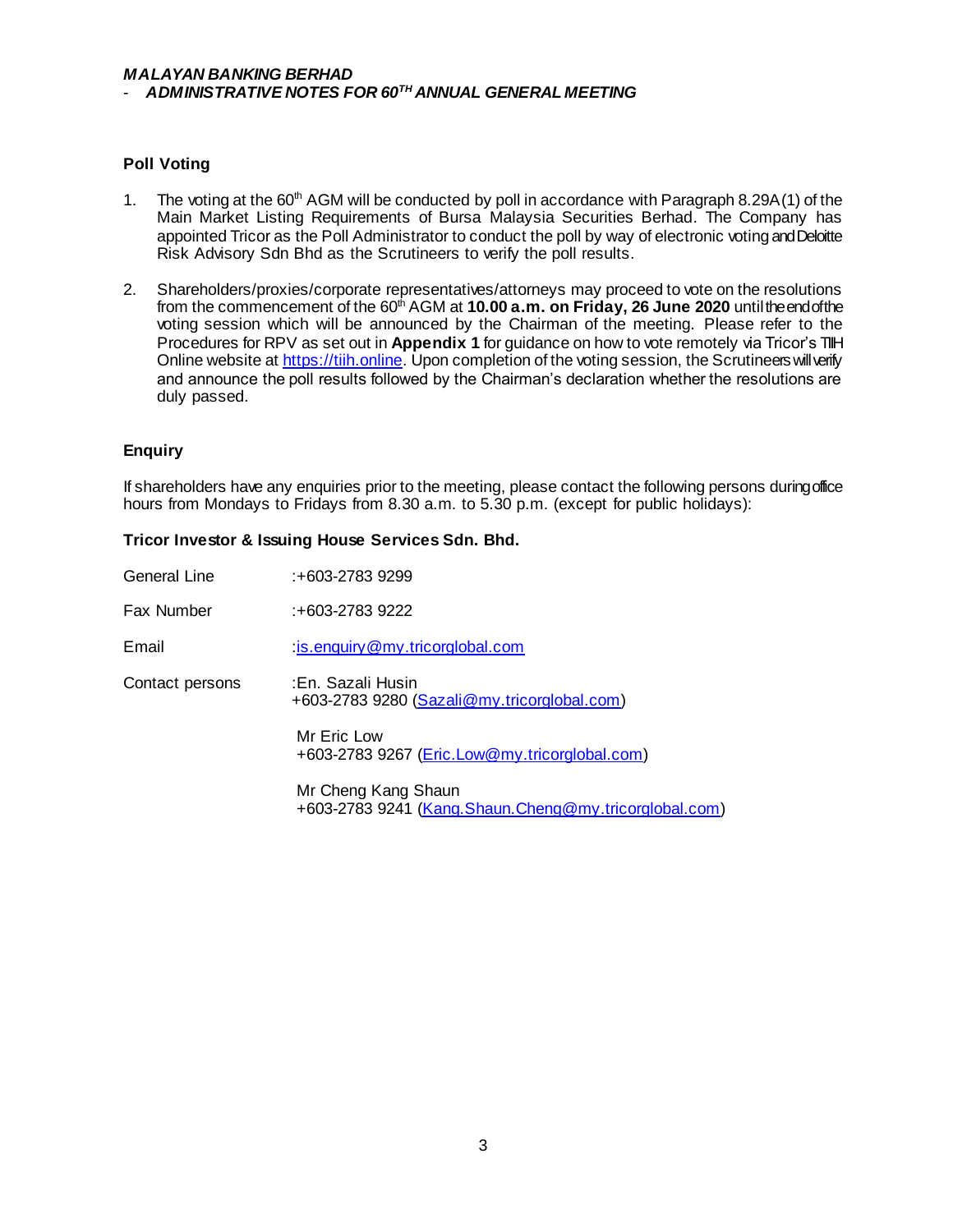# **PROCEDURES FOR REMOTE PARTICIPATION AND VOTING ("RPV")**

1. To register for the RPV, please follow the steps below:-

| <b>Procedures</b>                                                                                                                                                                                                                                                                                                                                                                                                                                                                                         | <b>Action</b>                                                                                                                                                                                                                                                                                                                                                                                                                                                                                                                                                                                                                                                                                                                                                                                                                                                                                               |  |
|-----------------------------------------------------------------------------------------------------------------------------------------------------------------------------------------------------------------------------------------------------------------------------------------------------------------------------------------------------------------------------------------------------------------------------------------------------------------------------------------------------------|-------------------------------------------------------------------------------------------------------------------------------------------------------------------------------------------------------------------------------------------------------------------------------------------------------------------------------------------------------------------------------------------------------------------------------------------------------------------------------------------------------------------------------------------------------------------------------------------------------------------------------------------------------------------------------------------------------------------------------------------------------------------------------------------------------------------------------------------------------------------------------------------------------------|--|
| <b>Before the Meeting Day</b>                                                                                                                                                                                                                                                                                                                                                                                                                                                                             |                                                                                                                                                                                                                                                                                                                                                                                                                                                                                                                                                                                                                                                                                                                                                                                                                                                                                                             |  |
| Register as a user with TIIH Online<br>Note:<br>If you are already a registered user with<br>TIIH Online, you need not register again.                                                                                                                                                                                                                                                                                                                                                                    | Use your smart device or computer, access Tricor's<br>TIIH Online website at https://tiih.online. Registeras a<br>user under "e-Services". Please refer to the tutorial<br>guide posted on the homepage if you need assistance.                                                                                                                                                                                                                                                                                                                                                                                                                                                                                                                                                                                                                                                                             |  |
| <b>Register for RPV</b>                                                                                                                                                                                                                                                                                                                                                                                                                                                                                   | Registration will open from 10.00 a.m. Thursday, 28<br>$\bullet$<br>May 2020 until 10.00 a.m. Thursday, 25 June 2020.<br>Login with your user ID (email address) and password.<br>$\bullet$<br>Select corporate event: "(REGISTRATION) MAYBANK<br>$\bullet$<br>60 <sup>TH</sup> AGM".<br>Read and agree to the Terms and Conditions and<br>$\bullet$<br>confirm the Declaration.<br>Select "Register for Remote Participation and Voting".<br>$\bullet$<br>Review your registration and proceed to register.<br>$\bullet$<br>You will receive an email notifying that your registration<br>$\bullet$<br>for remote participation is received and will be verified.<br>After verification of your registration against the General<br>$\bullet$<br>Meeting ROD as at 15 June 2020, you will receive an<br>email indicating that your registration for remote<br>participation has been approved or rejected. |  |
| On the Meeting Day                                                                                                                                                                                                                                                                                                                                                                                                                                                                                        |                                                                                                                                                                                                                                                                                                                                                                                                                                                                                                                                                                                                                                                                                                                                                                                                                                                                                                             |  |
| <b>Login to TIIH Online</b>                                                                                                                                                                                                                                                                                                                                                                                                                                                                               | Login with your user ID (email address) and password for<br>remote participation at Maybank's 60 <sup>th</sup> AGM at any time<br>from 9.30 a.m. onwards i.e. 30 minutes prior to the<br>commencement of the meeting at 10.00 a.m. on Friday,<br>26 June 2020.                                                                                                                                                                                                                                                                                                                                                                                                                                                                                                                                                                                                                                              |  |
| <b>Participate Through Live Streaming</b><br>Notes:<br>(i) The connection to the live streaming<br>is dependent on the bandwidth and<br>stability of the internet connection at<br>your location and the device that you<br>are using.<br>Recommended Requirement for Live<br>Streaming:<br><b>Browser: Chrome or Firefox</b><br>Bandwidth: 7 Mbps for High<br>Definition (HD) High Quality video<br>quality or 12 Mbps for Extra HD<br>(EHD) video quality<br>(ii) You may not be able to gain access to | Select the corporate event "(LIVE STREAM MEETING)<br>$\bullet$<br>MAYBANK 60TH AGM" to participate at the 60th AGM<br>remotely.<br>lf<br>$\bullet$<br>questions<br>the<br>you<br>have<br>for<br>any<br>Chairman/Board/Management, you may use the query<br>box to pose your questions.                                                                                                                                                                                                                                                                                                                                                                                                                                                                                                                                                                                                                      |  |
| the 60 <sup>th</sup> AGM via the RPV facilities if<br>there is an existing firewall on the<br>device that you are using.                                                                                                                                                                                                                                                                                                                                                                                  |                                                                                                                                                                                                                                                                                                                                                                                                                                                                                                                                                                                                                                                                                                                                                                                                                                                                                                             |  |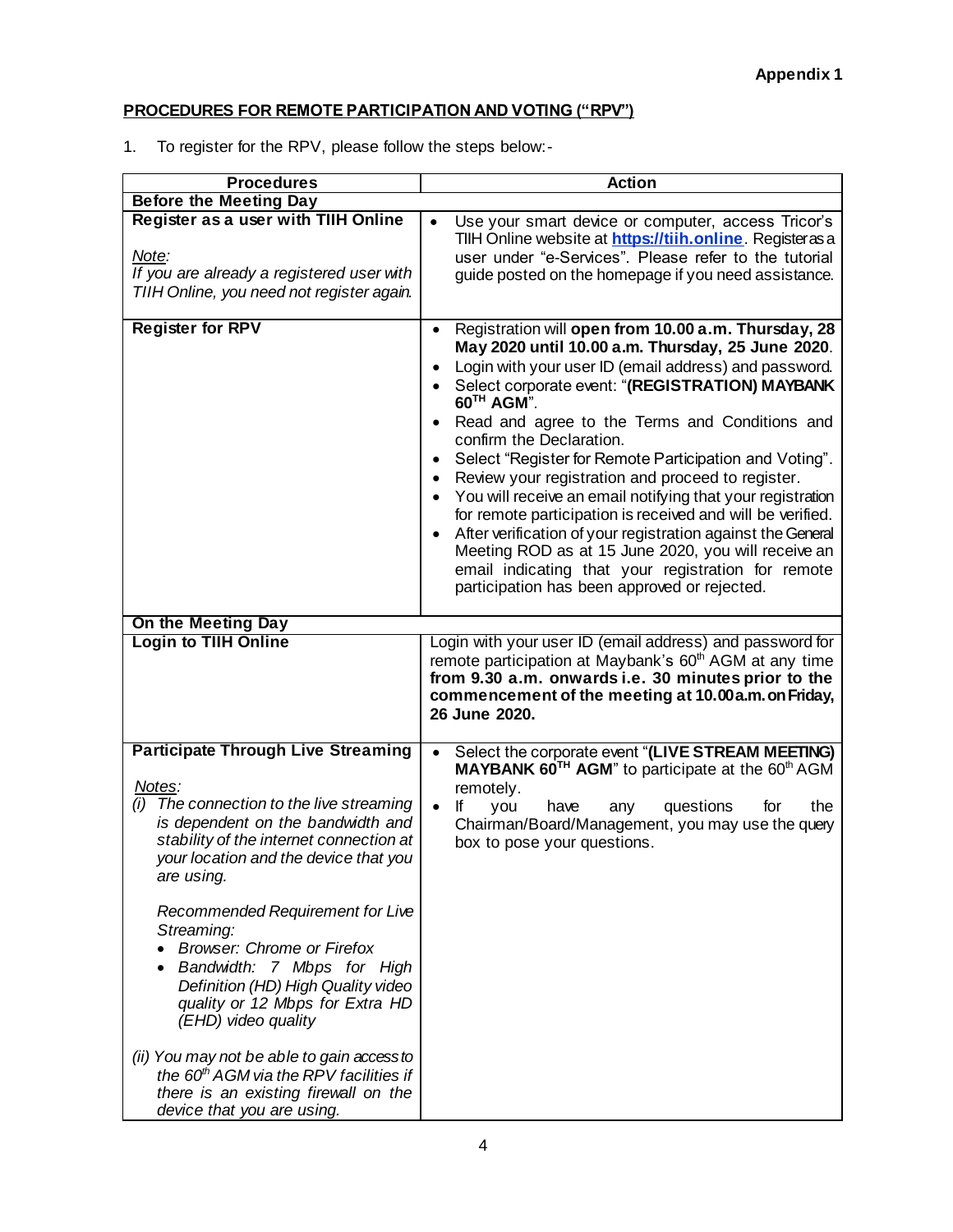# **PROCEDURES FOR REMOTE PARTICIPATION AND VOTING ("RPV")** *(cont'd)*

| <b>Procedures</b>                                                                                                                                                                                      | <b>Action</b>                                                                                                                                                                                                                                                                                                                                                            |
|--------------------------------------------------------------------------------------------------------------------------------------------------------------------------------------------------------|--------------------------------------------------------------------------------------------------------------------------------------------------------------------------------------------------------------------------------------------------------------------------------------------------------------------------------------------------------------------------|
| On the Meeting Day (cont'd)                                                                                                                                                                            |                                                                                                                                                                                                                                                                                                                                                                          |
| <b>Online Remote Voting</b><br>Note:<br>Voting will commence from 10.00 a.m.<br>Friday, 26 June 2020 until the end of the<br>voting session which will be announced<br>by the Chairman of the meeting. | Select the corporate event: "(REMOTE VOTING)<br>MAYBANK 60TH AGM".<br>Read and agree to the Terms and Conditions and<br>$\bullet$<br>confirm the Declaration.<br>Select the CDS account that represents<br>$\bullet$<br>vour<br>shareholding.<br>Indicate your votes for the resolutions that are tabled for<br>$\bullet$<br>voting.<br>• Confirm and submit your votes. |

- 2. The Live Streaming will end upon announcement by the Chairman on the closure of the 60<sup>th</sup> AGM.
- 3. If you encounter any issues with the RPV facilities, kindly call Tricor Help Line at 011-40805616/011- 40803168/011-40803169/011-40803170 for assistance or e-mail to <u>tiih.online@my.tricorglobal.com</u> for assistance.